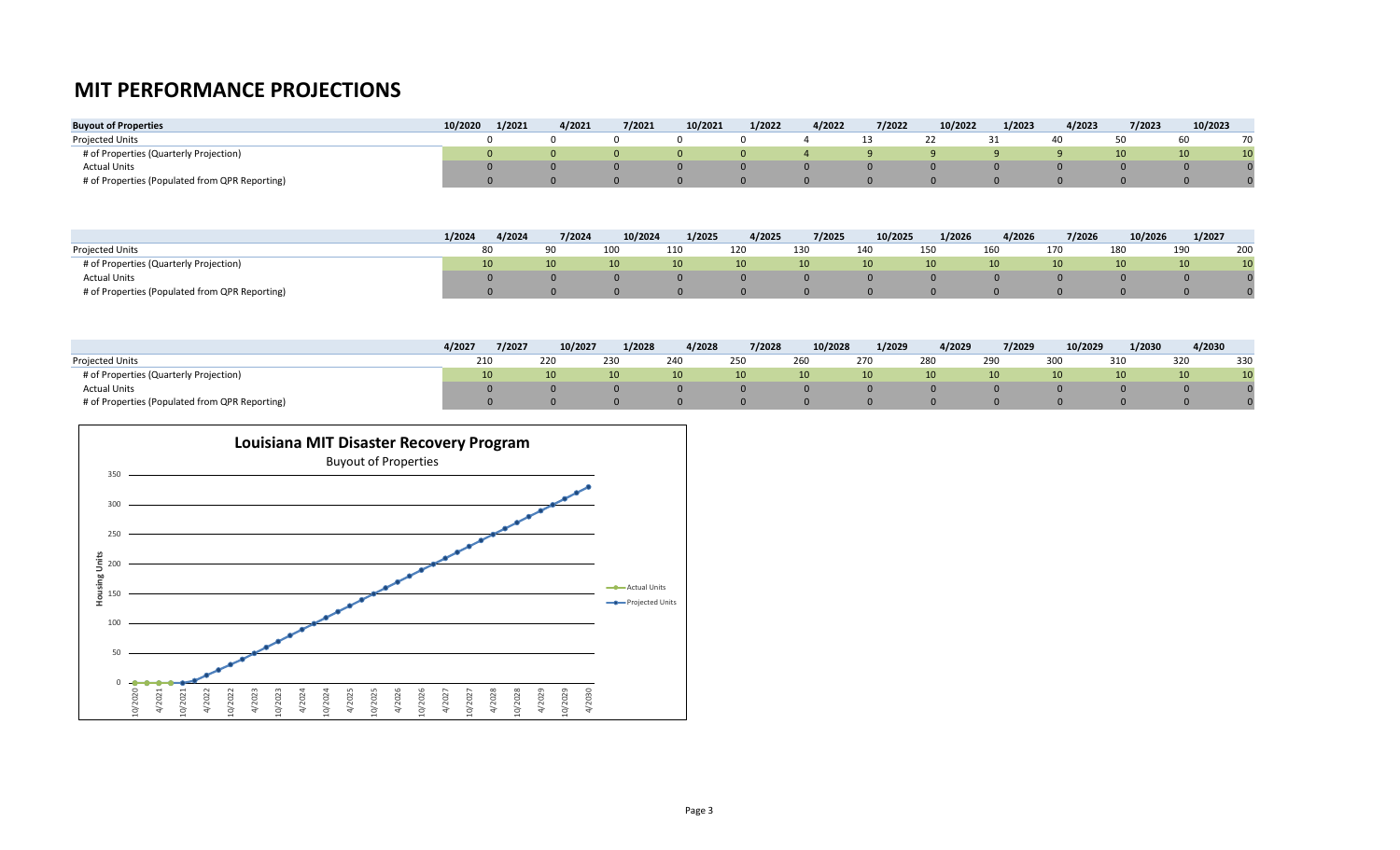## **MIT PERFORMANCE PROJECTIONS**

| <b>Public Facilities and Improvements-Non Covered Projects</b> | 10/2020 | 1/2021 | 4/2021 | 7/2021 | 10/2021 | 1/2022 | 4/2022 | 7/2022 | 10/2022 | 1/2023 | 4/2023 | 7/2023 | 10/2023 |
|----------------------------------------------------------------|---------|--------|--------|--------|---------|--------|--------|--------|---------|--------|--------|--------|---------|
| <b>Projected Units</b>                                         |         |        |        |        |         |        |        |        |         |        |        |        |         |
| # of Public Facilites (Quarterly Projection)                   |         |        |        |        |         |        |        |        |         |        |        |        |         |
| <b>Actual Units</b>                                            |         |        |        |        |         |        |        |        |         |        |        |        |         |
| # of Public Facilities (Populated from QPR Reporting)          |         |        |        |        |         |        |        |        |         |        |        |        |         |

|                                                       | 1/2024 | 4/2024 | 7/2024 | 10/2024 | 1/2025 | 4/2025 | 7/2025 | 10/2025 | 1/2026 | 4/2026 | 7/2026 | 10/2026 | 1/2027 |
|-------------------------------------------------------|--------|--------|--------|---------|--------|--------|--------|---------|--------|--------|--------|---------|--------|
| <b>Projected Units</b>                                |        |        |        |         |        |        |        |         |        |        |        |         |        |
| # of Public Facilites (Quarterly Projection)          |        |        |        |         |        |        |        |         |        |        |        |         |        |
| <b>Actual Units</b>                                   |        |        |        |         |        |        |        |         |        |        |        |         |        |
| # of Public Facilities (Populated from QPR Reporting) |        |        |        |         |        |        |        |         |        |        |        |         |        |

|                                                       | 4/2027 | 7/2027 | 10/2027 |
|-------------------------------------------------------|--------|--------|---------|
| <b>Projected Units</b>                                | 10     |        |         |
| # of Public Facilites (Quarterly Projection)          |        |        |         |
| <b>Actual Units</b>                                   |        |        |         |
| # of Public Facilities (Populated from QPR Reporting) |        |        |         |